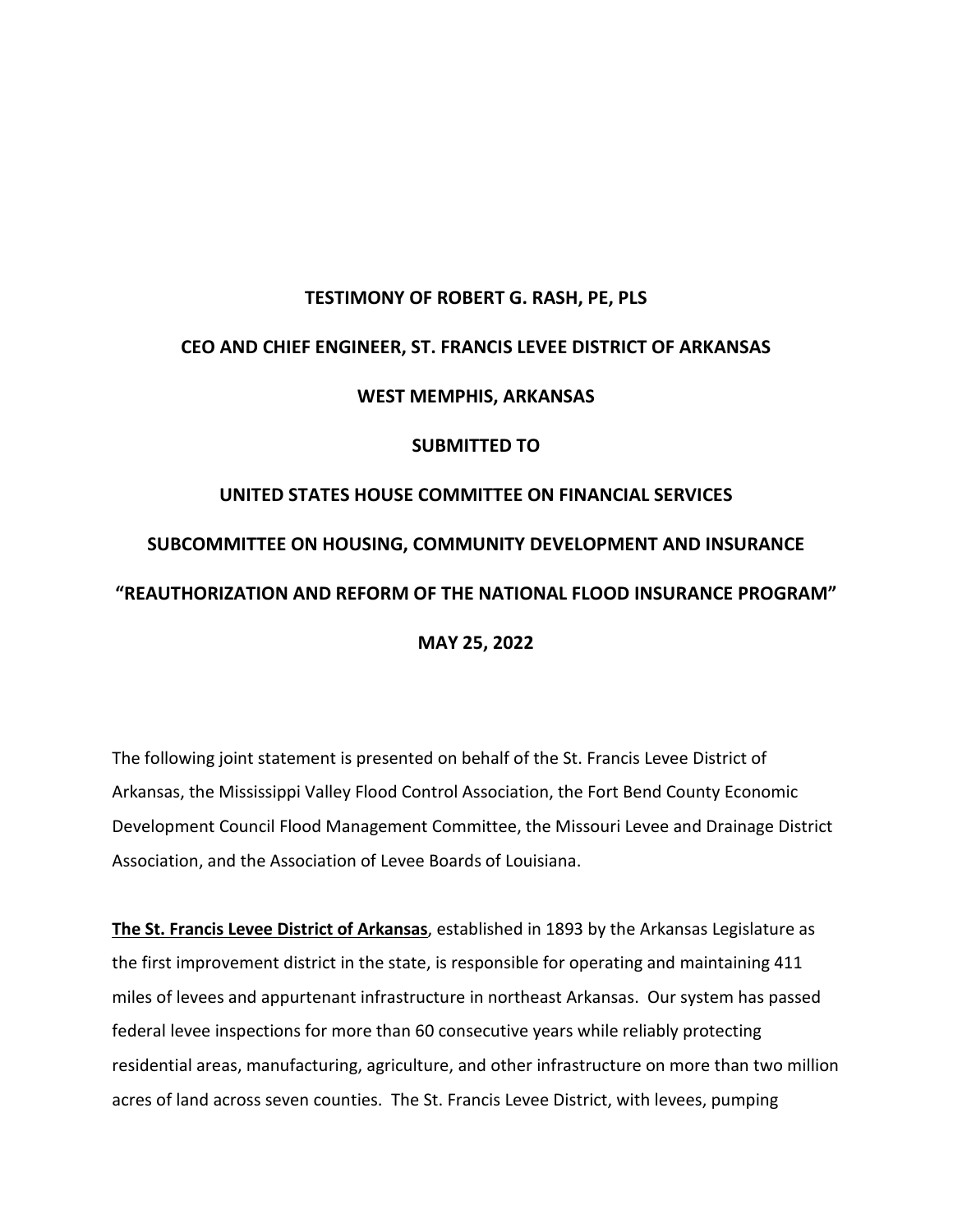stations, backwater areas, and floodways is a critical component of the Mississippi River and Tributaries Project that has prevented \$2.021 trillion in flood damages, including \$194.9 billion in 2020, to generate an extraordinary 116.8 to 1 return on investment.

**The Mississippi Valley Flood Control Association** was created in 1922 to promote the consensus homeowner, flood protection, and inland navigation interests of the seven-state region participating in Mississippi River Valley Flood Control and Navigation projects, including the States of Illinois, Missouri, Kentucky, Tennessee, Arkansas, Mississippi, and Louisiana. Since 1980 MVFCA has expanded to include the watershed states from St. Paul, MN to the Gulf of Mexico. The Association involves over 150 entities including levee boards, drainage districts, municipalities, port and harbor commissions, state agencies, nonprofits, and businesses from the Mississippi River Watershed, a contiguous region that occupies 41% of the land area of the United States.

#### **The Fort Bend County Economic Development Council Flood Management Committee of**

**Sugar Land, Texas**, was established in 2021 because of concerns about the long-term systemic effects of the new National Flood Insurance (NFIP) pricing methodology, Risk Rating 2.0. Our organization includes public and private sector leaders who advocate for our regional flood protection network of 19 major levee and drainage systems. Over \$20 billion in property investment and approximately 150,000 residents are protected by nearly 100 miles of levees and drainage infrastructure, nearly 27 percent of the total taxable value of Fort Bend County. Our accredited flood protection systems have been funded using only local dollars and more than \$750 million has been invested for systems planning, design, construction, and upkeep. Exemplary floodplain management practices by the two largest cities in Fort Bend County, Sugar Land and Missouri City, have been recognized by the Federal Emergency Management Agency (FEMA) with class 6 and class 7 Community Rating Service ratings, respectively.

**The Missouri Levee and Drainage District Association** was established in the immediate aftermath of the Great Flood of 1993, the worst such U.S. disaster since the Great Mississippi

- 2 -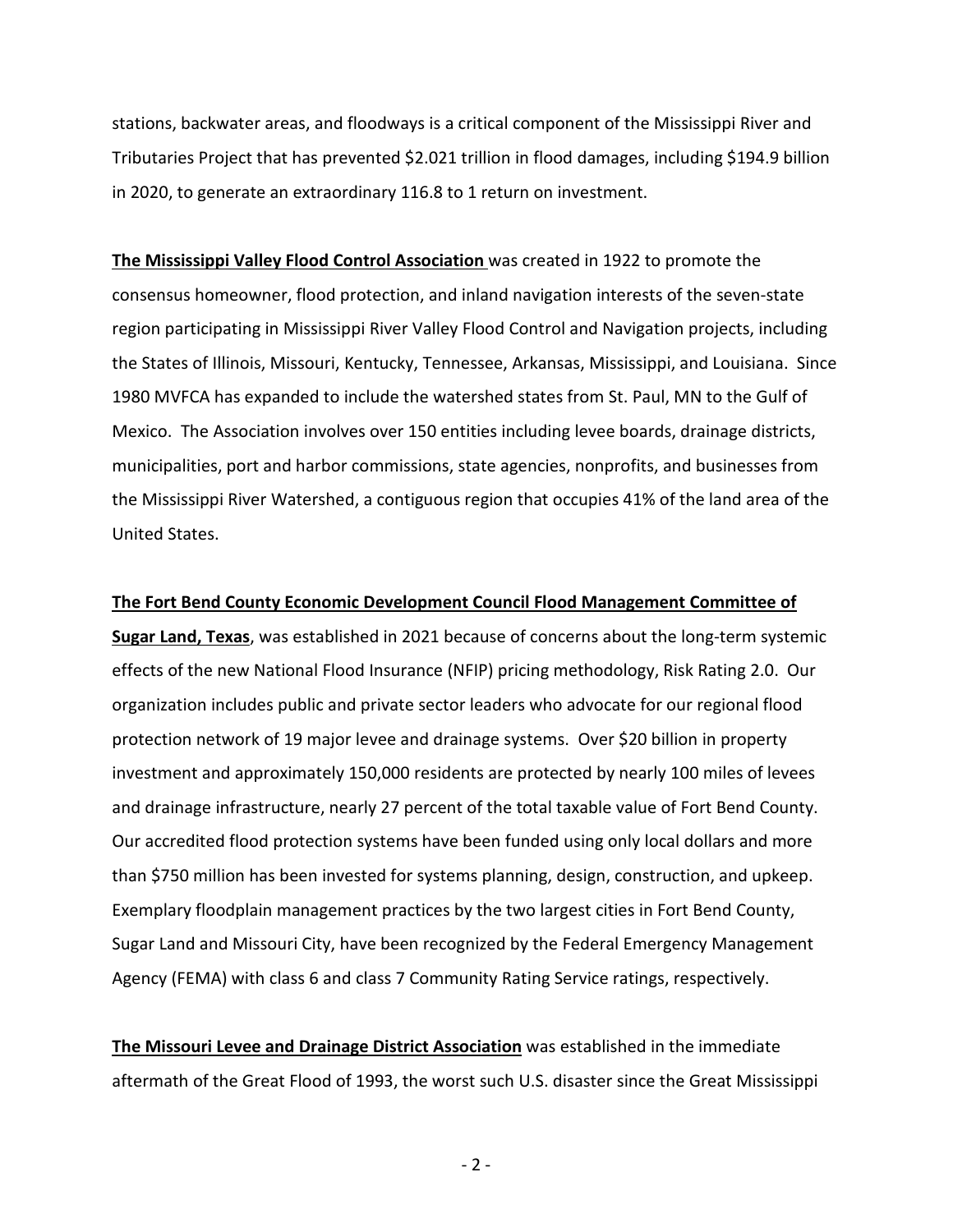Flood of 1927. Our membership, representing both rural and urban leveed areas, includes levee and drainage districts from areas throughout the Midwest, farming operations, industrial and commercial businesses, and individuals. We support these and other entities by working closely with federal, state, and local agencies, as well as quasi-public and private organizations, toward improvement of conditions along the Missouri River and its tributaries.

**The Association of Levee Boards of Louisiana** is made up of the state's 23 individual levee boards and we work closely with Federal and state agencies to contain and manage floodwaters along our major waterways, from the northernmost reaches of Louisiana to the waters of the Gulf of Mexico. More than half of our precious land is in a flood plain, and 41 percent of the continental U.S. drains into the Mississippi River Basin. This creates a unique situation in our state, where flooding is a part of the history we share, and a part of the future we are working hard to control. Thanks to the constant diligence and monitoring by the state's 23 individual levee boards, rains very rarely have the disastrous results they once had for our state's citizens. "Without Flood Control, Nothing Else Matters."

#### **Summary Statement**

In the United States, where coastal and inland floodplain areas are home to more than 50 percent of the nation's population and gross domestic product, our groups join with others who support long-term reauthorization of the NFIP to ensure the availability of affordable flood insurance. While there are no easy fixes in the pursuit of flood insurance premium affordability and fairness, risk communication, NFIP solvency, and economic flood damage reduction, our organizations recognize the important role that Congress has laid on flood insurance to protect the financial system, Federal financial guarantees, and the efficiency of real estate markets. In reauthorizing and adjusting the NFIP, we also believe it is important to integrate the role that flood insurance plays in the choices people make about the use of the floodplain and the decisions that governments make about providing infrastructure to protect against floods as there are important interrelationships.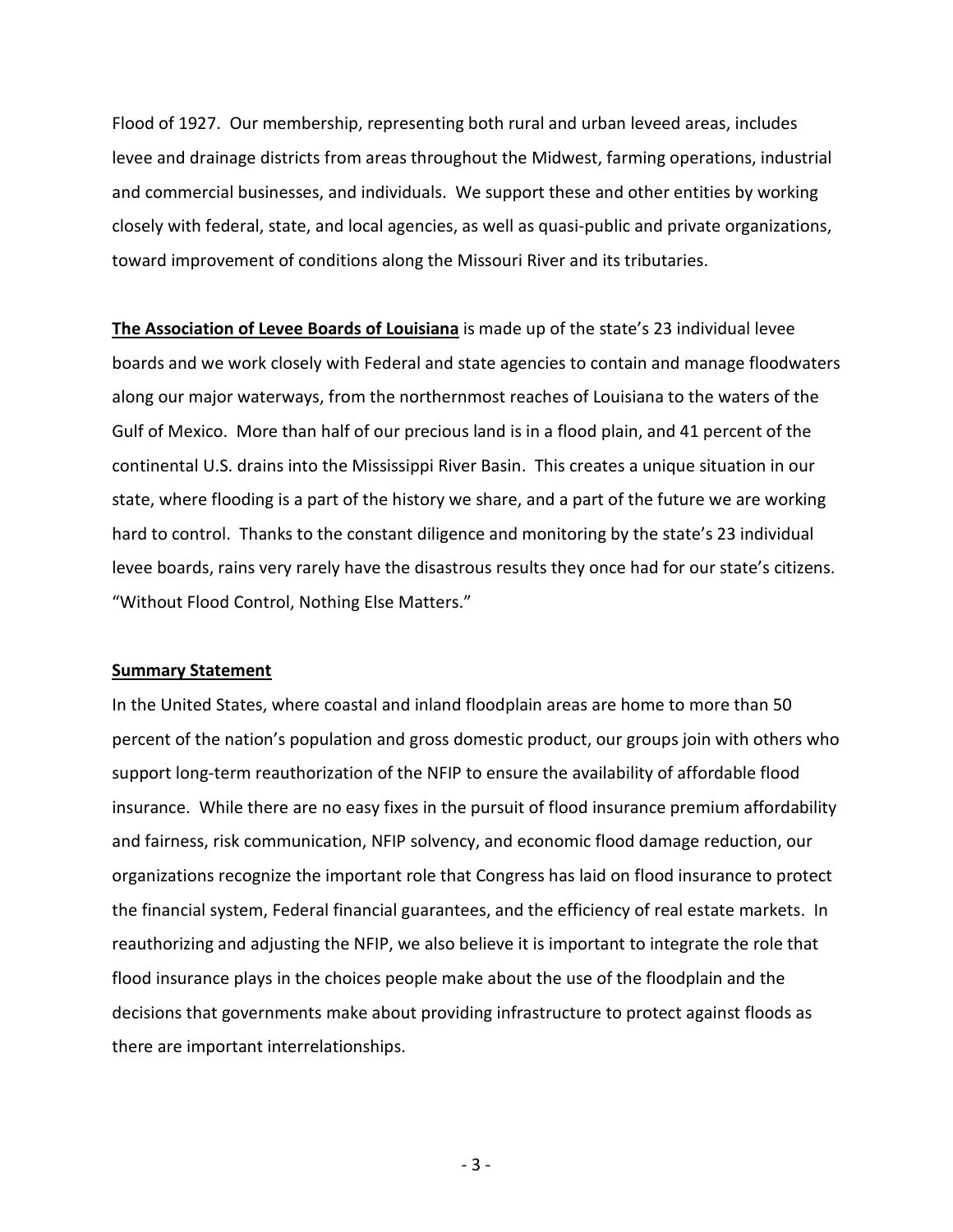As the Federal sector moves toward risk-based premiums, it is essential that we have transparency in the computation of premiums and that we use equivalent, reproducible methods to compute flood losses for setting both NFIP premiums and for making mitigation and infrastructure investment decisions. We must do this so that we can move our flood responses closer to optimal choices among the "multiple means" as recommended by the late Gilbert F. White, who many call the "father of floodplain management."

It is regrettable that FEMA has chosen a completely opaque method to set flood insurance premiums that is not easily correlated with the way organizations like the Corps of Engineers compute average annual flood damage – a method that is transparent and peer reviewed. The method used to compute flood insurance premiums should be widely accessible so we can also easily see the relationship between computed flood insurance premiums and flood mitigation.

The geography and history of the Mississippi River Valley, the Brazos River Valley and Texas Gulf Coast, the entirety of Louisiana, and the Missouri River and its tributaries make clear that our future is tied to successful flood damage reduction and access to affordable flood hazard insurance. These interdependent aims have guided our decisionmaking since before inception of the NFIP. Our significant local investment in federally recognized flood projects and local adoption and enforcement of floodplain management standards have given rise to trillions of dollars in land value and improvements. We are concerned that the value of these investments and the future of our communities are being threatened by poorly supported policy proposals, including Section 209 of the House Financial Services Committee (HFSC) NFIP Reauthorization Discussion Draft and the new FEMA Risk Rating 2.0 (RR2.0) pricing methodology for NFIP premiums. The balance of this testimony will focus on specific concerns related to HFSC Sec. 209 and RR2.0.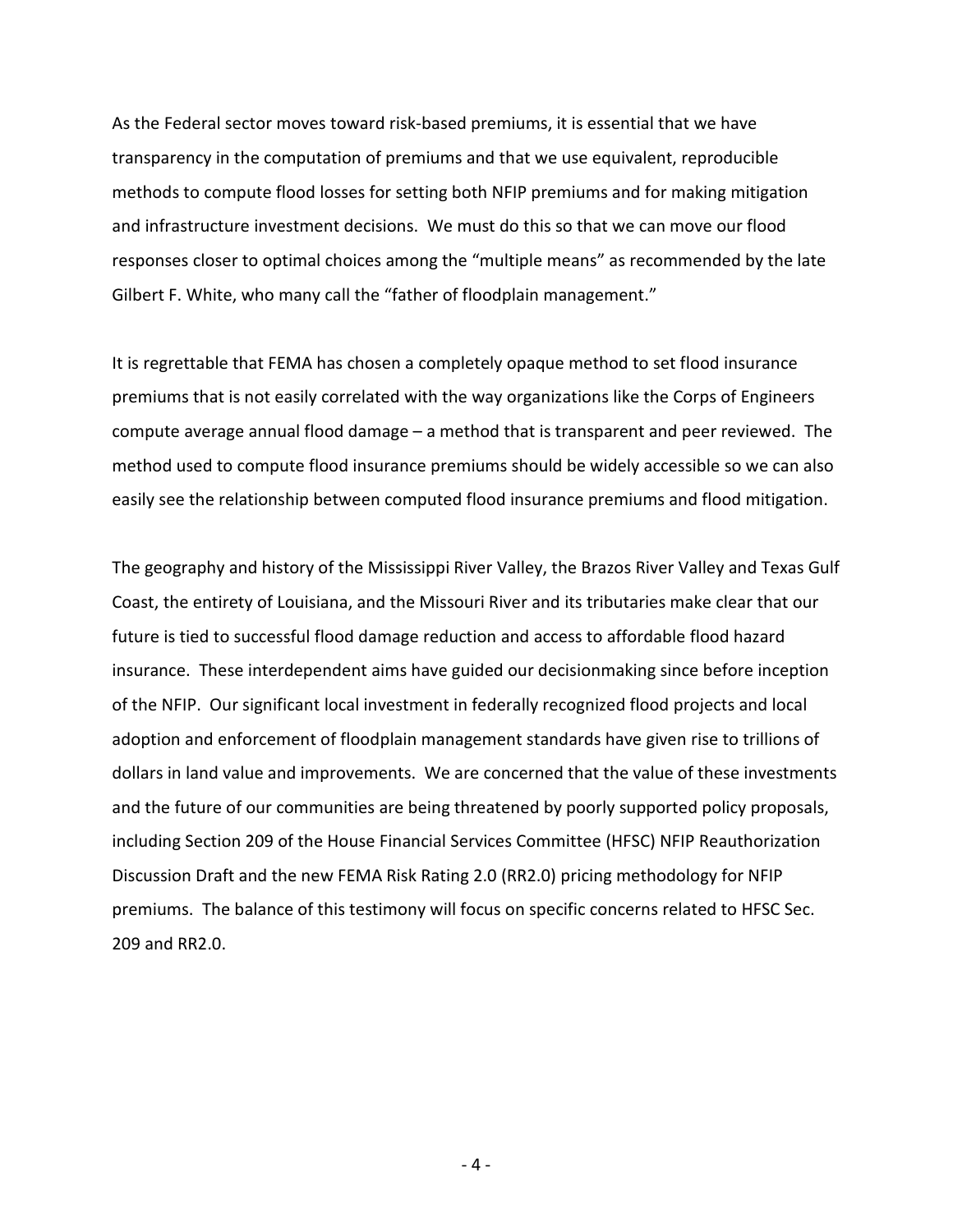# **(I) Section 209 "New Zone for Levee-Impacted Areas" from NFIP Reauthorization**



Levee Locations Across the U.S., Source: U.S. Army Corps of Engineers at https://levees.sec.usace.army.mil/#/map-viewer

#### Levees Everywhere

The National Levee Database (NLD) managed by the Corps and FEMA indicates that 16.8 million people live or work behind a levee. Levees help protect more than \$2 trillion of property, 4,500 schools that enroll over 2 million students, and 5.3 million buildings. As depicted in the above NLD graphic and explained by the Corps in a March 2018 report, "these [levee] systems are integral with society, with about a mile of Corps levees for every McDonald's restaurant in the United States." Communities in all 50 states, the District of Columbia, Puerto Rico, and Guam rely on levees and flood walls to help lessen catastrophic flooding, increase land availability for habitation, agriculture, and industry, and protect the U.S. financial system from instability that might result from large-scale flood events.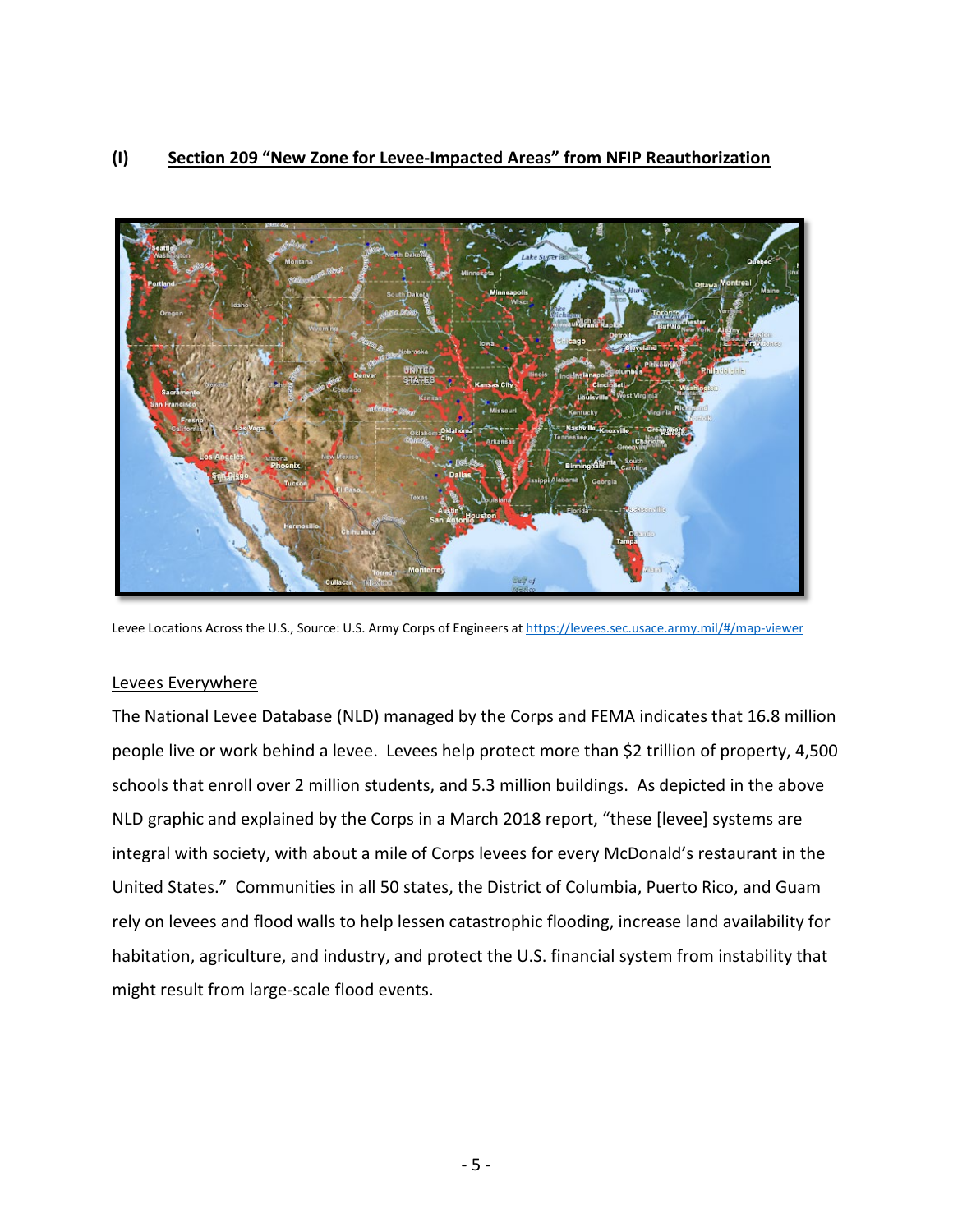#### Accredited Versus Non-accredited Levees

Importantly, while levees are everywhere, not all levees are the same in terms of their size, the amount of people and treasure they help protect, or performance. Of the 6,972 levee systems registered in the NLD, the Corps and FEMA report that 1,474 systems are either accredited by FEMA on NFIP flood maps as substantially reducing the flood hazards posed by a 1-percentannual-chance-flood or provisionally accredited with as yet incomplete documentation demonstrating compliance with 44 CFR 65.10. By contrast, 5,498 levee systems are not accredited by FEMA. In approximate terms, this means that only one in five of the red levee location markings shown in the above NLD graphic represents an accredited or provisionally accredited levee system.

The areas landward of accredited levee systems, in general, are not subject to mandatory flood insurance purchase. Non-accredited levee areas are identified on flood maps as high-risk or SFHAs where NFIP floodplain management regulations must be enforced and where the flood insurance purchase mandate applies for residential and commercial properties with mortgages from federally regulated or insured lenders.

The important responsibility of managing floodplain development, frequently involving local land use regulation, flood insurance, building standards, and other nonstructural hazard mitigation approaches, is guided by FEMA in partnership with land use regulation and zoning agencies at the local level. In most cases, those local regulatory agencies are not the same as the owner-operators of flood control projects. Nonetheless, floodplain management requirements impact the ability of infrastructure owner-operators to perform their urgent duties to provide reliable flood protection, and their concerns with changes to the floodplain management requirements, including expansion of SFHAs, are valid.

#### HFSC Draft Section 209 Penalizes Communities with Accredited Levees

Section 209 of the House Financial Services Committee (HFSC) draft NFIP Reauthorization Act of 2022 authorizes the FEMA Administrator to determine risk in leveed areas absent rulemaking.

- 6 -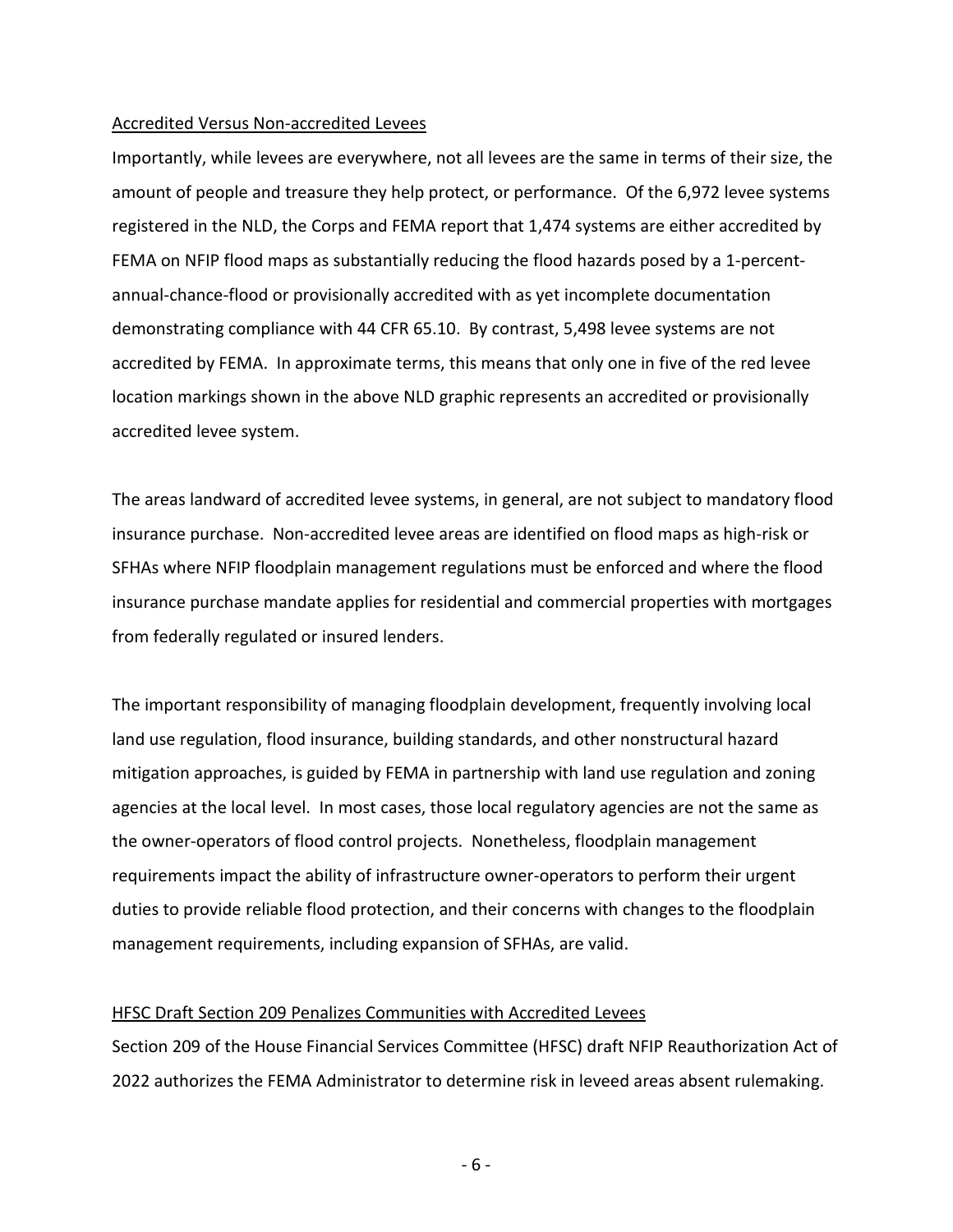It similarly allows the Administrator to bypass the flood mapping and attendant public notice and congressional notification procedures specified at 42 U.S.C. 4101 while allowing for imminent application of mandatory insurance landward of accredited levees. Section 209 sets a transitional premium level in those areas (which is expected to increase premiums from low to moderate risk for some leveed areas), directs that FEMA proceed to implement new internally developed (and under Risk Rating 2.0, unchallengeable) "risk-based" premiums in such areas, while also applying SFHA land use regulations.

The Section 209 approach fails to recognize the important distinctions between accredited and non-accredited levee systems and the enduring, overwhelmingly effective accreditation process altogether. For communities that have made the sacrifice to plan, build, operate and maintain world class infrastructure, no good deed shall go unpunished under Section 209. Indiscriminate designation of areas behind all levees as SFHA with attendant land use regulations and flood insurance purchase mandates would summarily overturn the decades-long Federal commitment to accommodate diverse local needs and circumstances, incentivize local project funding sufficiency, and foster exemplary local operation and maintenance of projects that contribute optimal, economic flood protection through reliable, high-performance levees. The unsupported Section 209 approach risks flouting the teachings of Professor Gilbert White to make use of multiple means, including the full array of sound structural and nonstructural approaches, to reduce the incidence of catastrophic flooding.

#### Section 209 Should Either Be Stricken or Clarified

Some may try to argue that Section 209 maintains the status quo on application of the SFHA mandatory insurance purchase and land use requirements behind accredited levees. If true, it is unclear what purpose the provision serves. The lack of clarity and purpose underlying Section 209 mandates that it be stricken from this or any legislation. In lieu of removal of Section 209 altogether, Congress must clarify its intent such that nothing in the provision shall affect the exemption of properties from mandatory insurance in levee-impacted areas protected by levees accredited under 44 CFR 65.10. Further, in implementing the proposed

- 7 -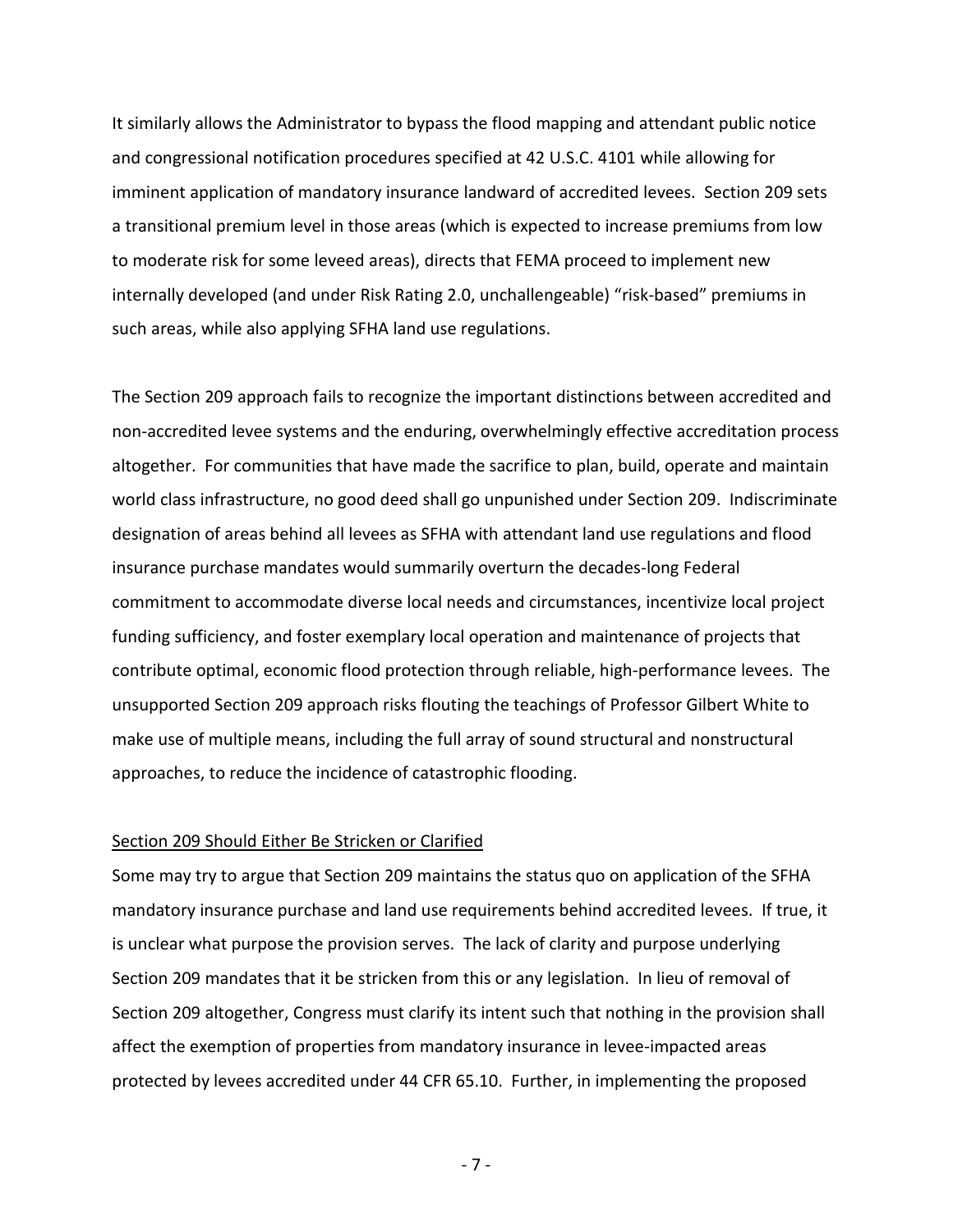Section 209 approach, it should be specified that the Administrator shall not include any leveeprotected area in an SFHA requiring mandatory flood insurance coverage and land use requirements unless the Administrator first carries out fully all requirements related to identification and mapping of flood-prone areas under the National Flood Insurance Act of 1968 [42 U.S.C. 4001 et seq.].

#### The Benefits of Accredited Levee Systems

Objective analysis of accredited levee system performance reveals that diligent levee owneroperators, in partnership with local zoning agencies and the Corps and FEMA, have indeed reduced the incidence of flood loss in their communities. The accredited 11-state Mississippi River and Tributaries Project authorized by the 1928 Flood Control Act has prevented \$2.021 trillion in cumulative damages to generate a remarkable 116.8 to 1 return on investment. During epochal May 2015 rainfall across Texas, accredited Corps flood control projects maintained by local sponsors prevented more than \$13 billion in flood damages. And during the unprecedented 279 days of Midwest flooding in 2019, flood control operations prevented \$2.4 billion in damages in Missouri and Kansas. In January of this year, the German-based global reinsurance company, Munich Re, published a report indicating that Hurricane Ida caused \$65 billion in damage but that the rebuilt levee system in New Orleans "withstood the storm surges, thereby preventing much higher losses… …and that the investments there were absolutely worth it." The reality in hundreds of communities is that federally accredited levees continue to serve the communities they protect and the Nation and, with a single notable exception, have not failed.

The horrific losses and suffering experienced by victims of the 2005 Hurricane Katrina-related failure of a levee system in New Orleans are anomalous for certified and federally accredited levees in the United States over the last several decades. Even considering the New Orleans tragedy, we have not experienced systemic financial crises or bank failures as the consequence of accredited levee failure. The inspections, surveillance, and use of technological advancements that underlie Federal levee accreditation have worked to both increase life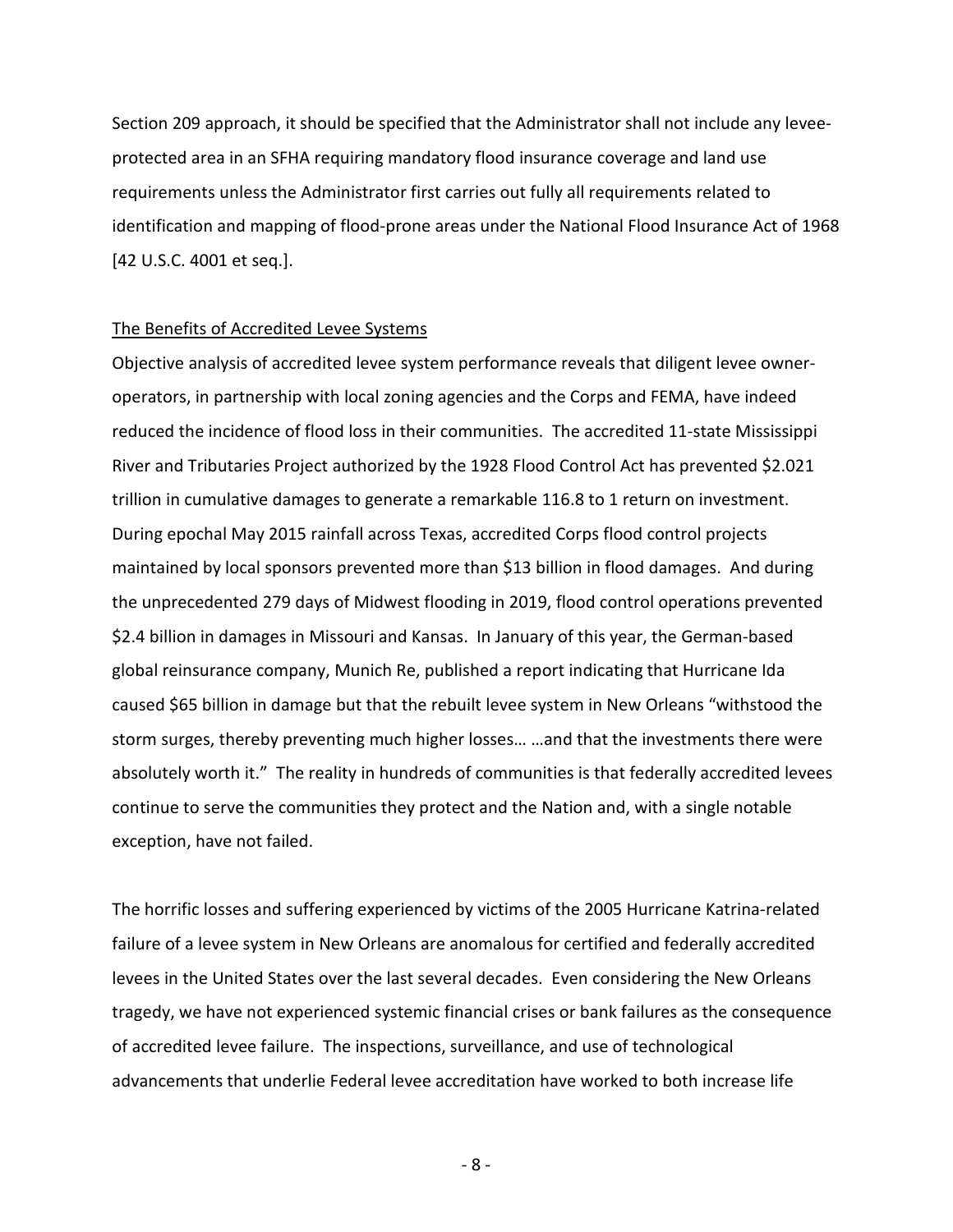safety and secure the same financial protection outcome as that intended by Congress for application of mandatory insurance under the National Flood Insurance Act. With New Orleans as an undeniably tragic exception, the Nation has thankfully not experienced a history of accredited levee failures that threaten the financial system or justify the Section 209 approach which, incidentally, was rejected by Congress 10 years ago during debate on the Biggert-Waters Act of 2012. Our good fortune in areas protected by accredited levees is what the Federal government expected when communities that sacrificed to construct levees and sustain Federal accreditation were given the promise that their sound projects would protect them not only from floods, but also imposition of mandatory insurance and expansive Federal land use regulation.

The extremely low current risk to the financial system and its stability posed by accredited levees can also be put into a much larger context. On May 10, 2022, the Senate Banking Committee received testimony from Secretary of Treasury Janet Yellen on the annual report of the Financial Stability Oversight Council. During the hearing Senator Toomey, the Ranking Member of the Committee, asked the Secretary, "Can you name a single financial institution in America that has failed as a result of a severe weather event in the last 50 years?" The Secretary could not name such an event. Senator Toomey went on, "Every single year we have blizzards, we have hurricanes, we have wildfires and sometimes they are horrendous, and some of them have been recent. But we've never had a single financial institution fail much less the entire financial system. So, I think it's pretty clear and actually I think Chairman Powell acknowledged there's no physical risk that's even remotely imminent." Any risks posed to the Federal interest in our financial system from accredited levees could unfold over time, but at present they are certainly not imminent, nor even apparent.

#### Section 209 Unintended Consequences

Section 209 represents a sudden hard turn on decades-long policy for leveed areas that essentially mandates a new form of taxation in the guise of arbitrary insurance premiums, seemingly levied for revenue rather than actuarial purposes. It could easily incentivize

- 9 -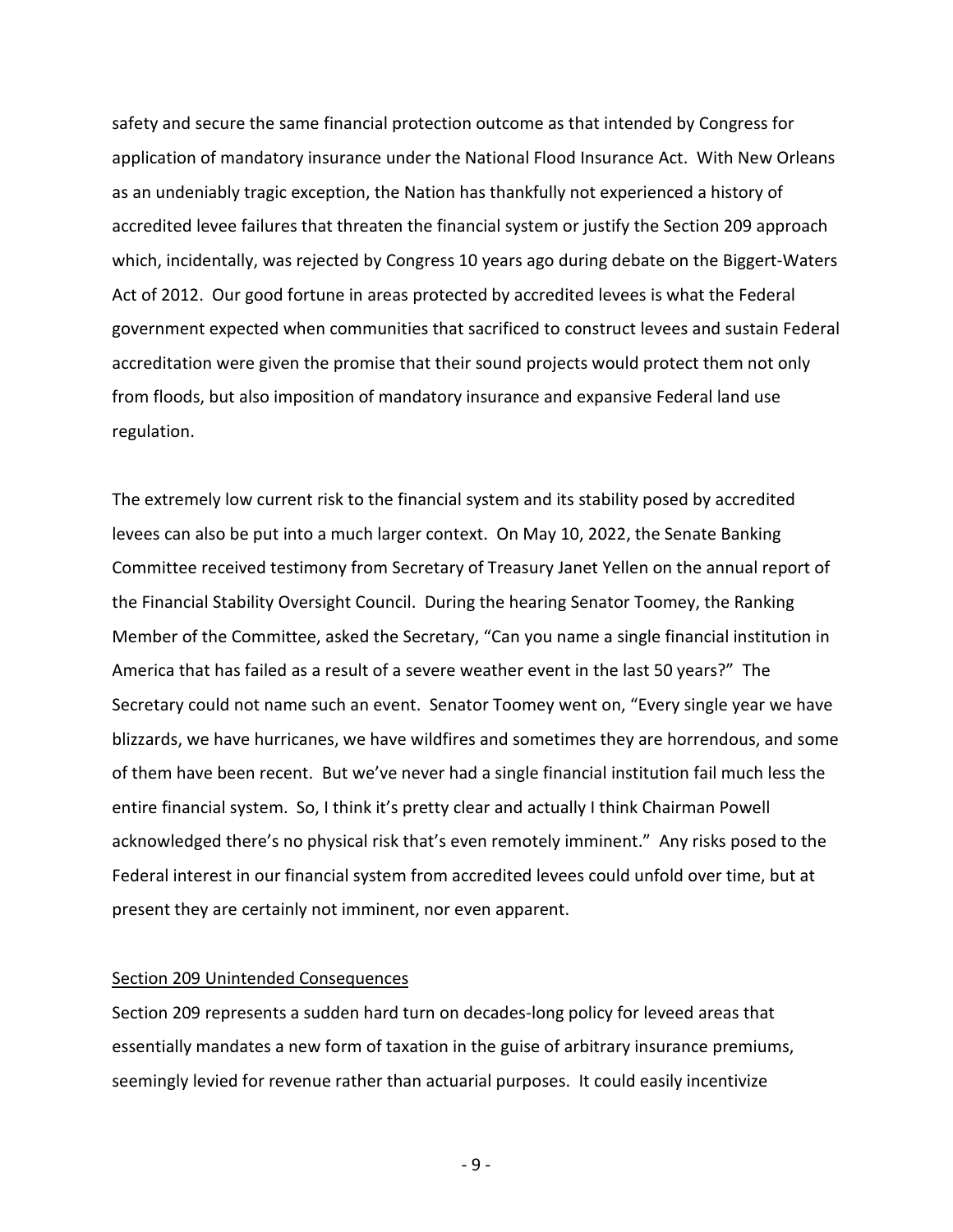residents to demand that levee districts, after satisfying debt service obligations, cease levying taxes for operation and maintenance and instead rely solely on the "protection" provided by the NFIP to avoid paying a tax for levee maintenance and another for flood hazard coverage. Critically, Section 209 would result in a precipitous decline in residential and commercial property values, depressed realtor commissions, a reduction in overall taxable market value and necessitate reduction in governmental services or increased tax rates, while frustrating local performance of sound community floodplain management practices.

Levee owner-operators of accredited systems have spent considerable time, effort, and resources over the decades to achieve reliable, economic flood protection for their residents and business owners. Earning and keeping FEMA accreditation of levees on flood maps to avoid SFHA designation and associated mandates and regulations have further incentivized levee owner-operator commitments to levee system operation and investment. There is no known Federal analysis demonstrating that accredited levees pose a substantial risk for protected communities nor is there any known Federal analysis to justify termination of the longstanding exemption from mandatory flood insurance or land use requirements for areas protected by accredited levees.

### Sampling of Affected Areas Around the United States

According to data from the Corps-FEMA managed National Levee Database, Sec. 209 will impose new mandatory flood insurance purchase requirements on families, businesses, and local communities in the following areas with accredited levee systems. Please see the attached Exhibit beginning on page 16 for a sampling of affected areas represented by HFSC Members.

#### (II) **FEMA Risk Rating 2.0 Methodology**

The NFIP pricing overhaul by FEMA, called "Risk Rating 2.0" (RR2.0), went into effect for existing policyholders on April 1, 2022, despite broad bipartisan concerns over how RR2.0 has been developed, tested, and presented to the public. There are also concerns about the long-term

- 10 -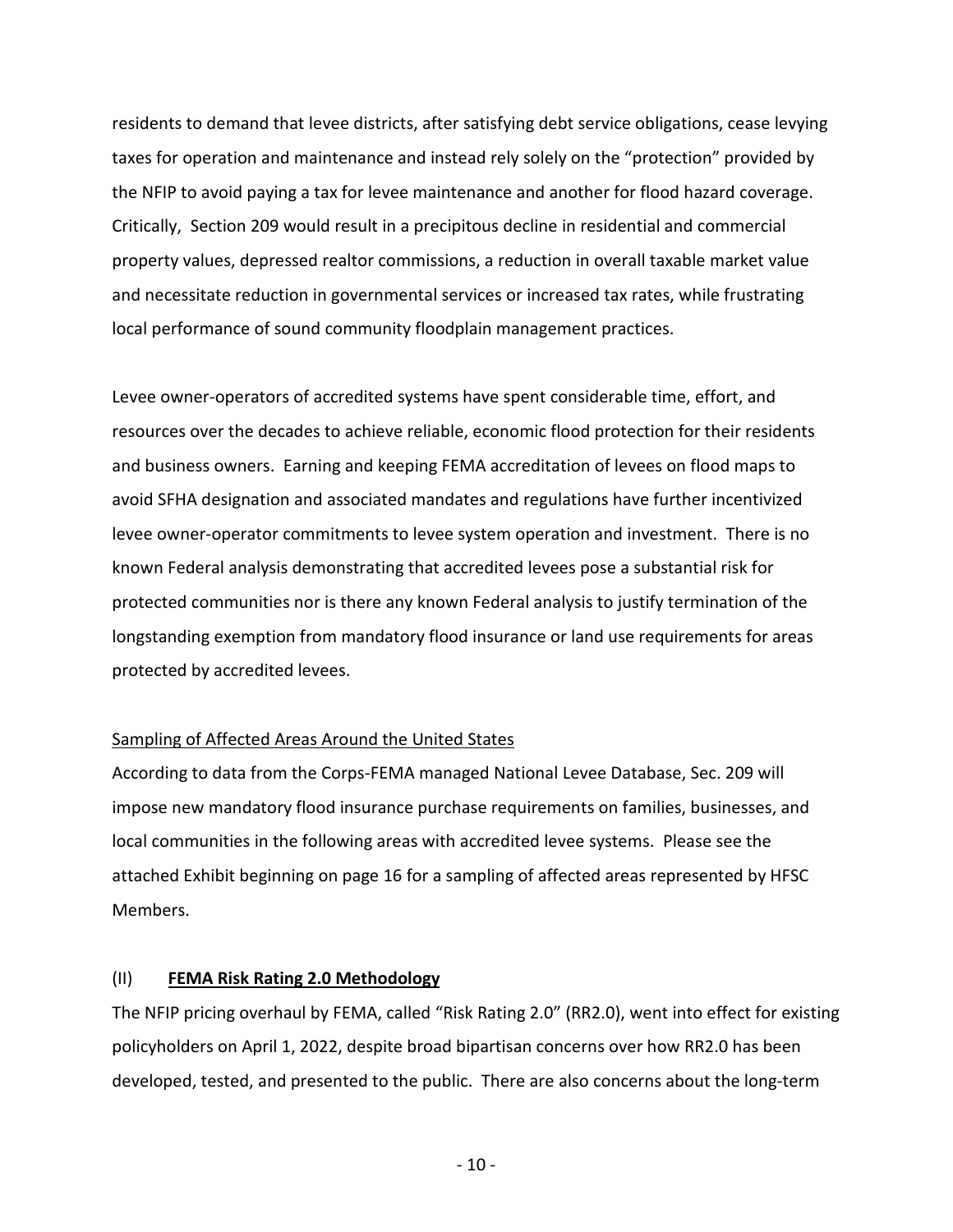impacts that RR2.0-calculated premiums will eventually have on premium affordability, property values, property resale, and local revenues. For many, the ultimate full-risk actuarial cost calculated by FEMA under RR 2.0 is being hidden by an 18 percent annual price increase limit installed by Congress after explosive FEMA premium hikes in 2013.

# FEMA's Data Disclosure Gap

The drastic changes by FEMA under RR2.0, ostensibly being used to better reflect flood risk using a blend of public and proprietary information and tools, are alarmingly devoid of requisite underlying data and assumptions. We are reminded of the regrettable outcomes that arose from implementation of rate reforms authorized in the Flood Insurance Reform and Modernization Act of 2012. The immediate, exorbitant premium rate increases of the 2012 Act prompted Congress to mitigate the harmful effects less than two full years later, in 2014. Clearly the unprecedented overhaul now being executed by FEMA through RR2.0, which risks precipitous declines in residential and commercial property values with derivative impacts, warrants closer scrutiny.

The internally developed RR2.0 plan plainly lacks the transparency that policyholders and government decisionmakers require to test FEMA methodologies and verify the accuracy and fairness of their methods, data, and future premiums.

The minimum data needed for communities to assess Risk Rating 2.0 include—

1. The flood elevations and flood frequency curves at the locations in each community used (or assumed) to generate the full array of premiums from rating factors;

2. The estimated average annual losses (with confidence intervals or error bands) at the locations in each community used to develop the premiums;

3. The results of the "generalized linear models" used to develop the rating factors based on such parameters as "distance from the water," "elevation above the water," "foundation type," etc., including the confidence intervals, error bands and p-values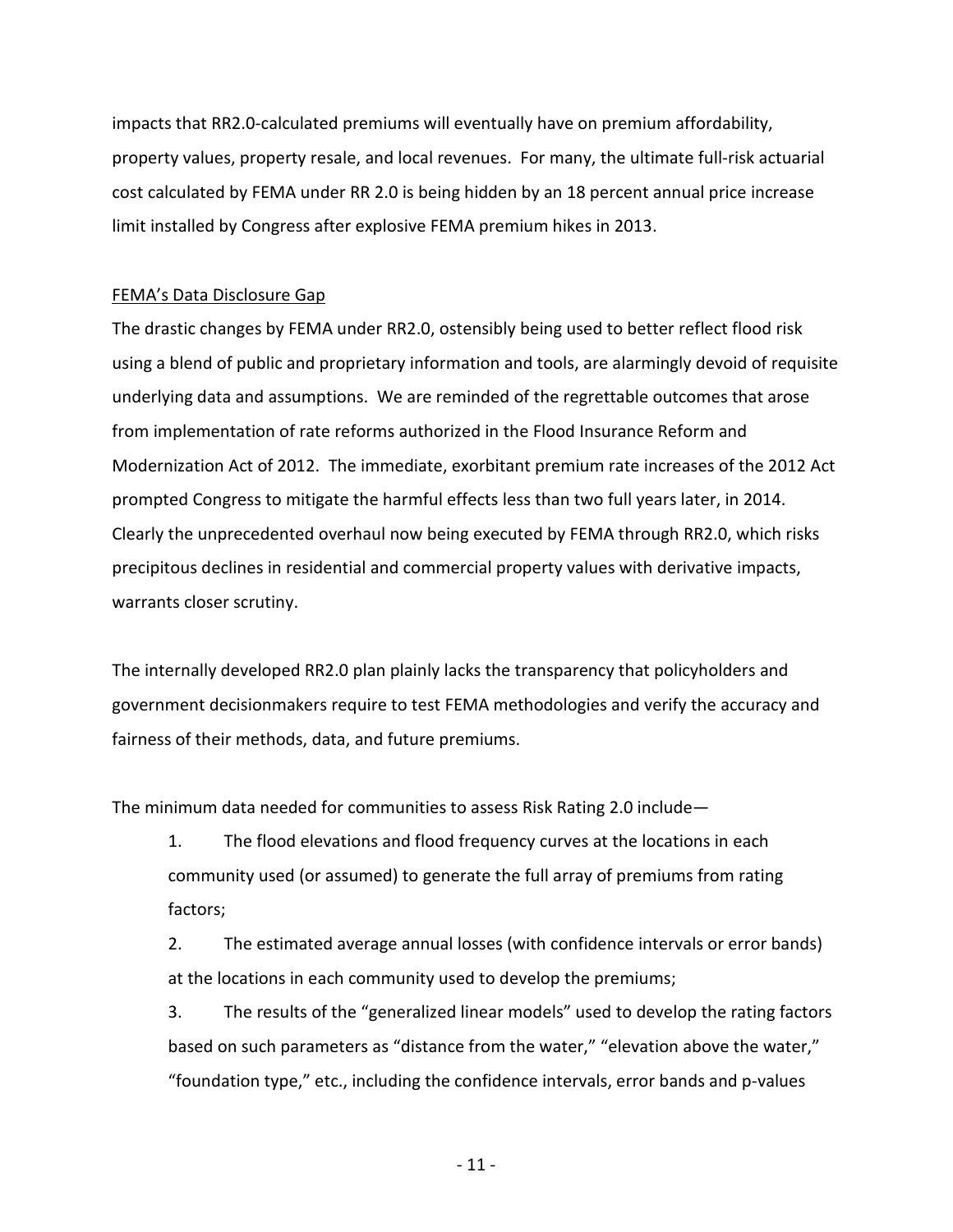(i.e., measure of the probability that an observed difference could have occurred just by random chance) for the estimates;

4. Documentation of how the flood and storm models use Monte Carlo methods to draw artificial years from an imaginary set of probability relationships together with the assumed events, consequences, and probabilities (Casino Premiums) to forecast possible outcomes; and

5. The extent to which estimates of premiums reflect modeled events, consequences and probabilities that have rarely, perhaps never, occurred in the flood history, e.g., levee failures and over-topping, unobserved flood flows, unobserved flood stages, etc.

# H.R. 7364, the "Stop Flood Insurance Rate Hikes Act"

Until such time that requisite information is made publicly available and adequately tested, NFIP policyholders should be provided the option to select either the legacy approach or the new RR2.0 approach, depending on their individual circumstances. FEMA must be compelled to provide the necessary information that is fundamental to assessing and communicating flood risk, and to pricing it appropriately.

Bipartisan legislation to achieve this policyholder protection outcome was introduced and referred to the HFSC on April 1, 2022. H.R. 7364 by Representatives Garret Graves, Bill Pascrell and others would require FEMA to—

- Make the new RR2.0 chargeable premium rates optional vs. mandated, giving policyholders the option to request the legacy (or lower) premium calculation approach until FEMA justifies its program overhaul by satisfying all requirements;
- Inform policyholders of their legally available premium options;
- Make available to the public and demonstrate all data, methods, and assumptions used to establish chargeable premium rates under RR2.0;
- Fully disclose the actual, unhidden RR2.0 costs to individual NFIP policyholders by providing two expressions of the new FEMA approach for their home or other property: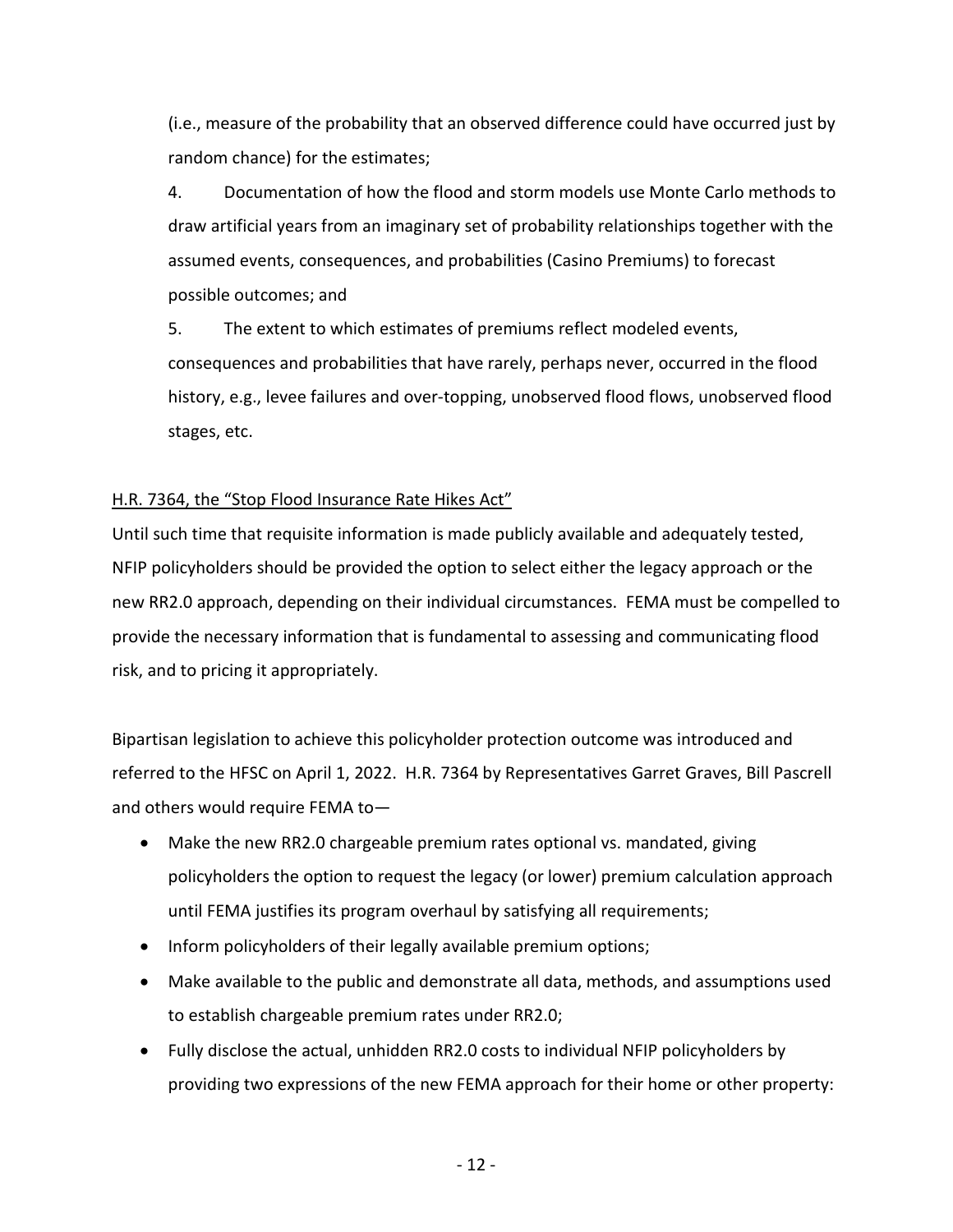(a) their total full-risk actuarial premium as unconstrained by the annual (temporary) premium increase cap set by federal law (not currently available from FEMA); and (b) the upcoming 12-month chargeable premium rates that are lowered (temporarily) by federal law;

- Complete and publish a comprehensive assessment of the broad economic and social impacts of implementing RR2.0 over a 20-year period, accounting for affordability and availability of NFIP flood insurance, property values, and non-federal government revenues otherwise used to support local services (e.g., public education, first responders, public works, and parks and recreation);
- Supplement and revise, as appropriate, the 2018 (pre-RR2.0) Record of Decision for the final Nationwide Programmatic Environmental Impact Statement associated with impacts from RR2.0-related modifications to the NFIP;
- Demonstrate that the chargeable premiums under RR2.0 are based on data and methods of sufficient quality, objectivity, utility, and integrity to be reliable under government-wide Office of Management and Budget (OMB) guidance used to implement the Federal Information Quality Act;
- Conduct a public notice and comment rulemaking consistent with the Federal Administrative Procedure Act, which would also include a fair, transparent, and streamlined process to manage policyholder disputes over chargeable premium rates and other factors under the new overhauled RR2.0 approach;
- Publish the distribution of chargeable premium rates by county with and without the premium rate caps to permit short and long-term assessment of the economic and social justice impacts of RR2.0; and
- Submit a report to Congress detailing the findings and outcomes of having completed the preceding disclosure, economic and environmental analysis, data quality assurance, public notice and comment, and cost distribution requirements.

FEMA is acting with astonishing disregard for the rights of individual citizens to understand and, if necessary, challenge their government – moreover, without regard to the Information Quality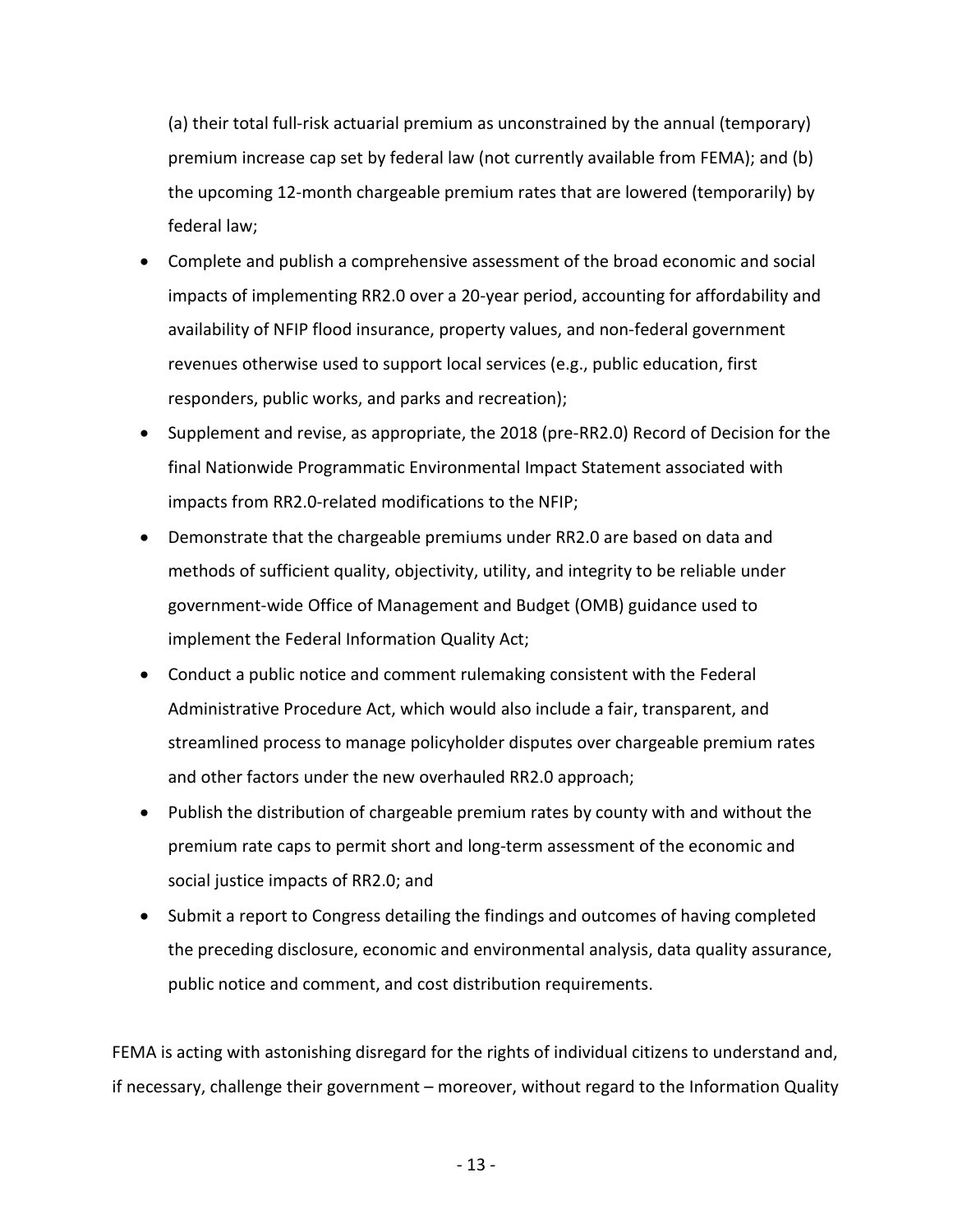Act implementation requirements. Policyholders from coast-to-coast have the right to understand the data and processes used by FEMA to calculate the estimated flood risk and government-issued insurance costs for their homes or commercial properties. It is unconscionable that the technical underpinnings and real-world costs and benefits of RR2.0 are being concealed by the government. Allowing for full transparency, data reliability, policyholder appeals, and public participation on the government-run NFIP is not only in keeping with federal law, but also increases the chance for successful outcomes. RR2.0 is not exempt from these realities. Doing otherwise risks public mistrust, swift declines in residential and commercial property values, failure to accurately communicate flood risk, and further harm at the expense of the policyholder.

NFIP policyholders should be provided the option to select the legacy approach or the new RR2.0 approach, depending on their individual circumstances, until FEMA provides the necessary information that is fundamental to assessing and communicating flood risk, and to pricing it appropriately. Policyholders and policymakers should be confident in FEMA assessments before the implementation of this new, unfamiliar, and untested flood insurance rating system that threatens financial and regulatory devastation in coastal and riverine America — areas that host more than half of the nation's population and GDP. Nearly identical legislation, the "Homeowner Flood Insurance Transparency and Protection Act" (S. 3934) was introduced in the Senate on March 28, 2022, by Senator Cindy Hyde-Smith.

#### **Conclusion**

We have laws and administrative guidelines promulgated by OMB to protect the quality, objectivity, utility, and integrity of information disseminated and used by Federal agencies. Longstanding, bipartisan administrative requirements are in place under the Administrative Procedure Act to ensure good government and open and transparent consideration of regulatory actions. These requirements are being bypassed as the agencies seek to overhaul their treatment of levees in Federal programs. Both FEMA and the U.S. Army Corps of Engineers, who are working together on key NFIP elements, continue to restrict public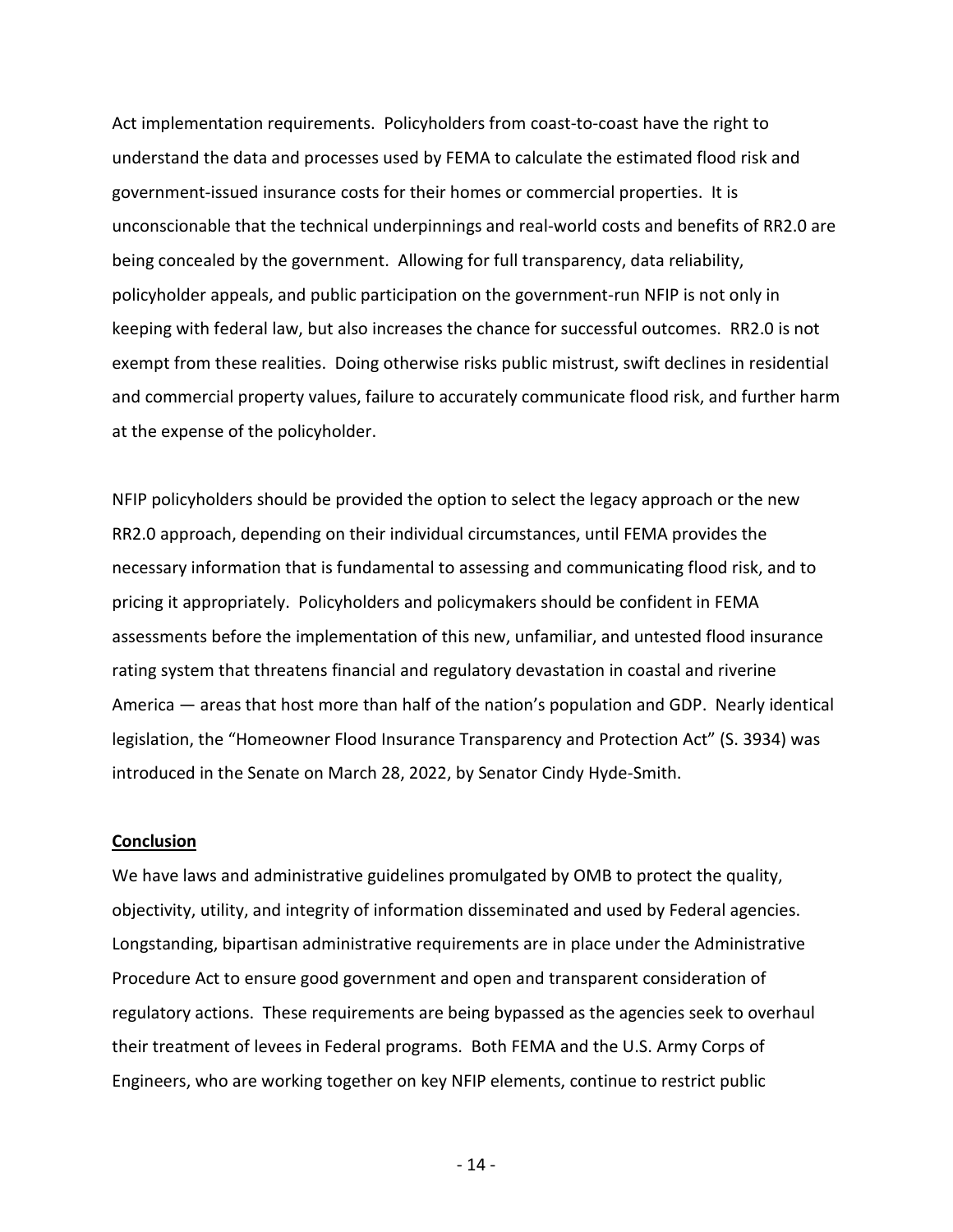information disclosure, formal peer review, and solicitation and consideration of public input. Too many of these important public protections are being set aside.

Some proponents find that the FEMA RR2.0 approach represents change that is "long overdue" and that it should "increase public confidence in the program" while "putting NFIP on stronger financial footing." Others, including FEMA, are making similar claims about the need to charge rates that more accurately reflect risk. All those statements might be true, but no one can know because the core underlying data and assumptions used to produce RR2.0 have not been made available and there can be no confidence that new premiums are reproducible for an individual property or that leveed areas are fairly treated.

We request that Congress step in before it is too late. Pass the legislation introduced by Graves-Pascrell and Hyde-Smith to compel FEMA to fill the RR2.0 data gaps, abide by the terms of peer review and reproducibility under the Information Quality Act, reinstate effective rights of appeal for policyholder premium-setting, and guarantee meaningful public participation opportunities through rulemaking.

Thank you for the opportunity to submit these views.

ENCLOSURE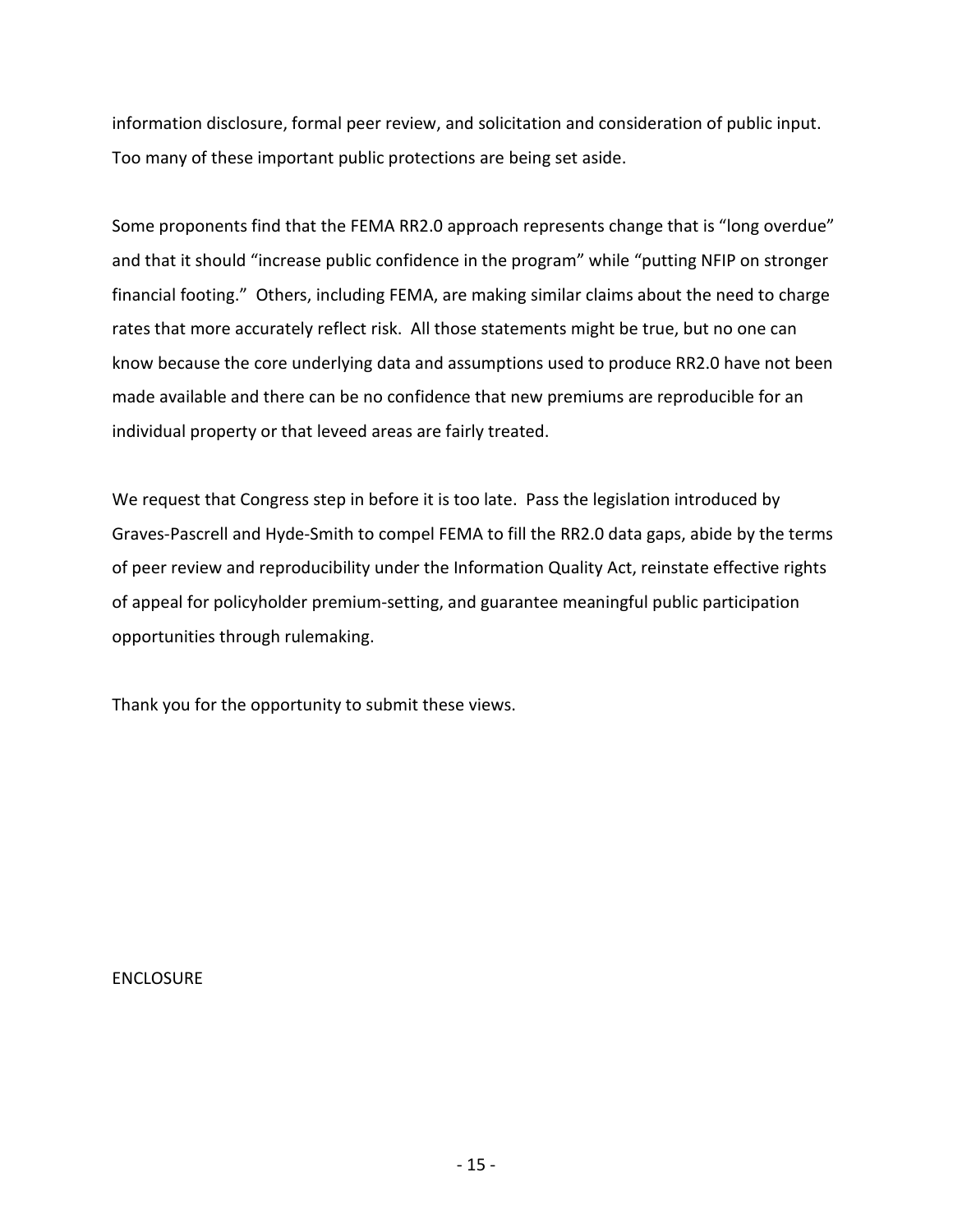# **EXHIBIT**

# **Sampling of Affected Areas Around the United States**

According to data from the Corps-FEMA managed National Levee Database, families, businesses, and local communities with *accredited levee systems* in the following areas will face new mandatory flood insurance purchase requirements and Federal land use regulation under Sec. 209 of the HFSC draft NFIP Reauthorization.

| County,      |              |                         |             |            | Property    |                  |
|--------------|--------------|-------------------------|-------------|------------|-------------|------------------|
| <b>State</b> | Location     | <b>System</b>           | Length (mi) | Population | Value (\$M) | <b>Buildings</b> |
| Clay County, | North Kansas |                         |             |            |             |                  |
| <b>MO</b>    | City         | North Kansas City Levee | 8.96        | 26,703     | \$4,400     | 1,658            |
|              | Birmingham   | Birmingham              | 11.03       | 1,113      | \$489       | 209              |
| Jackson      | Kansas City  | <b>East Bottoms</b>     | 9.49        | 16,539     | \$5,600     | 751              |
| County, MO   |              | CID. Central Industrial |             |            |             |                  |
|              | Kansas City  | <b>District</b>         | 4.9         | 15.858     | \$2,320     | 341              |
|              |              | GSA Bannister/Dodson    |             |            |             |                  |
|              | Kansas City  | Complex                 | 3.66        | 925        | \$2,800     | 91               |
|              | Sugar Creek  | <b>MRLS 351-R</b>       | 16          | 245        | \$80        | 140              |
|              |              |                         | 54          | 61,383     | \$15,689    | 3,190            |

*Rep. Emanuel Cleaver (MO-5) w/ 54 accredited levee miles, protecting 61,383 people, and property valued at \$15.7 Billion with 3,190 structures (homes and businesses)*

| Pulaski    |              | North Little Rock to            |       |        |         |       |
|------------|--------------|---------------------------------|-------|--------|---------|-------|
| County, AR | England      | Gillette                        | 53.27 | 7,842  | \$921   | 3,799 |
|            |              | Head of Fourche Island          |       |        |         |       |
|            | Wrightsville | to Pennington Bayou             | 21.39 | 2,828  | \$266   | 176   |
|            | Little Rock  | Riverdale Private Levee         | 2.89  | 2,046  | \$223   | 249   |
|            | North Little | North Little Rock Levee         |       |        |         |       |
|            | Rock         | and Floodwall                   | 2.97  | 368    | \$44    | 116   |
|            | Little Rock  | Rock Creek Levee                | 0.59  | 115    | \$11    | 49    |
|            | Roland       | <b>Roland Drainage District</b> | 4.09  | 101    | \$12    | 45    |
|            |              | Little Rock Flood               |       |        |         |       |
|            | Little Rock  | Protection                      | 7.51  | 26     | \$5,680 | 14    |
| Faulkner   |              | <b>Faulkner County Levee</b>    |       |        |         |       |
| County, AR | Conway       | District No. 1                  | 6.73  | 254    | \$78    | 30    |
|            |              |                                 | 99    | 13.580 | \$7,235 | 4.478 |

*Rep. French Hill (AR-2) w/ 99 accredited levee miles, protecting 13,580 people, and property valued at \$7.2 Billion with 4,478 structures (homes and businesses)*

|            |               |                      |      | 8.888 | \$2,002 | 3,379 |
|------------|---------------|----------------------|------|-------|---------|-------|
| County, TX | Missouri City | Palmer MUD Levee     | 4.12 | 97    | \$12    | 33    |
| Fort Bend  | Missouri City | Sienna Levee Systems | 0.61 | 8.791 | \$1,990 | 3,346 |

*Rep. Al Green (TX-9) w/ 5 accredited levee miles, protecting 8.888 people, and property valued at \$2.0 Billion with 3,379 structures (homes and businesses)*

|            |                | Lower Rio Grande Levee      |        |         |      |         |
|------------|----------------|-----------------------------|--------|---------|------|---------|
|            | Bluetown       | System                      | 129.67 | 272.073 | \$32 | 77,654  |
| Cameron    |                | Lower Rio Grande Right      |        |         |      |         |
| County, TX | Lasana         | Floodway System             | 57.41  | 112.770 | \$15 | 40,314  |
|            |                | Lower Rio Grande Left       |        |         |      |         |
| Hidalgo    | Indian Hills   | Floodway System             | 44.76  | 107.181 | \$10 | 31,083  |
| County, TX | <b>Mission</b> | <b>Mission Levee System</b> | 22.79  | 66.766  | \$8  | 17,970  |
|            |                |                             | 255    | 558.790 | \$66 | 167,021 |

*Rep. Vicente Gonzáles (TX-15) w/ 255 accredited levee miles, protecting 558,790 people, and property valued at \$66 Million with 167,021 structures (homes and businesses)*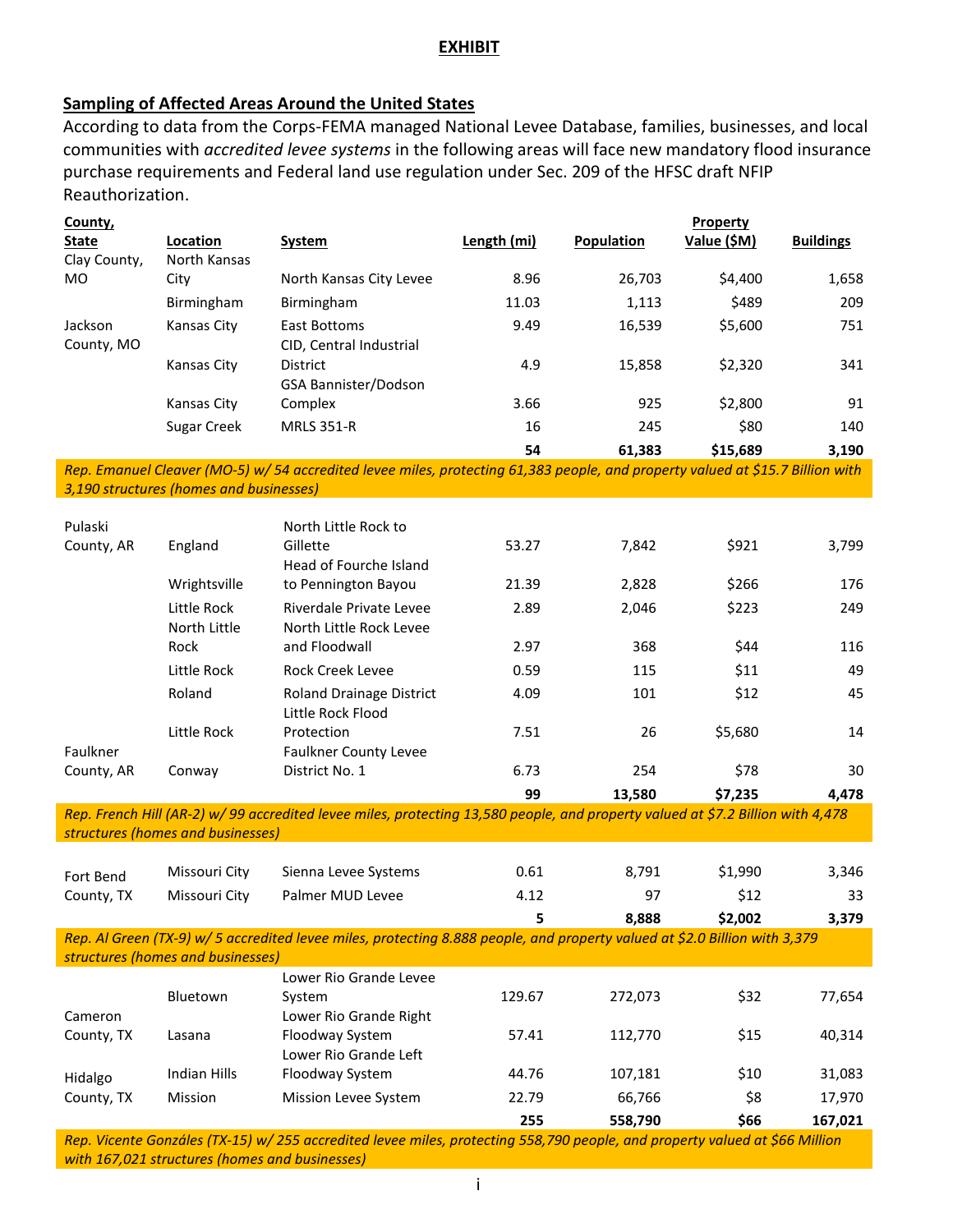| County,<br><b>State</b>  | Location               | <b>System</b>                                                                                                            | Length<br>(mi) | <b>Population</b> | Property<br>Value (\$M) | <b>Buildings</b> |
|--------------------------|------------------------|--------------------------------------------------------------------------------------------------------------------------|----------------|-------------------|-------------------------|------------------|
|                          | San Diego              | Tijuana River 2                                                                                                          | 1.96           | 6,690             | \$1,250.0               | 905              |
| San Diego<br>County, CA  | Chula Vista            | Sweetwater River 2                                                                                                       | 2.32           | 3,261             | \$325.0                 | 190              |
|                          | Chula Vista            | Sweetwater River 1                                                                                                       | 2.28           | 1,796             | \$136.0                 | 558              |
|                          |                        |                                                                                                                          |                |                   |                         |                  |
|                          | San Diego              | Tijuana River 1<br>Reservation Levee (Ft.                                                                                | 1.77           | 3                 | \$8.5                   | 3                |
| Imperial                 | Winterhaven            | Yuma Indian Res.)                                                                                                        | 17.05          | 2,806             | \$486.0                 | 1,050            |
| County, CA               |                        |                                                                                                                          | 25             | 14,556            | \$2,206                 | 2,706            |
|                          |                        | Rep. Juan Vargas (CA-51) w/25 accredited/provisional levee miles, protecting 14,556 people, and property valued at \$2.2 |                |                   |                         |                  |
|                          |                        | Billion with 2,706 structures (homes and businesses)                                                                     |                |                   |                         |                  |
|                          |                        | DES MOINES, IA - DM II -<br>RDB DES MOINES RIVER /                                                                       |                |                   |                         |                  |
| Polk County, IA          | Des Moines             | <b>LDB RACCOON RIVER</b><br>DES MOINES, IA & SE DM -<br><b>SW PLEASANT HILL RED</b>                                      | 3.14           | 44,753            | \$2,680                 | 323              |
|                          | Des Moines<br>West Des | ROCK REMEDIAL WORKS<br>WEST DES MOINES & DES                                                                             | 10.56          | 7,938             | \$1,870                 | 859              |
|                          | Moines                 | MOINES, IA                                                                                                               | 4.27           | 3,053             | \$550                   | 1,360            |
|                          |                        | Des Moines, IA - LDB Des                                                                                                 |                |                   |                         |                  |
|                          | Des Moines             | Moines River (Birdland)                                                                                                  | 1.47           | 2,283             | \$175                   | 183              |
|                          | Des Moines             | DES MOINES, IA - DM III -<br>RDB DES MOINES RIVER /<br><b>RACCOON RIVER</b>                                              | 2.1            | 1,993             | \$183                   | 860              |
|                          | Des Moines             | DES MOINES, IA - RR I - RDB<br>RACCOON RIVER                                                                             | 1.65           |                   | \$160                   | 65               |
|                          |                        | Des Moines, IA - RDB Des                                                                                                 |                | 1,686             |                         |                  |
|                          | Des Moines             | Moines River (Central Place)<br>AVON STATION, IA - RED                                                                   | 1.11           | 1,168             | \$227                   | 149              |
|                          | Carlisle               | ROCKS REMEDIAL WORKS<br>DES MOINES WATER WORKS                                                                           | 2.06           | 309               | \$31                    | 129              |
|                          | Des Moines             | LEVEE<br>L-627 MO River LB & Indian                                                                                      | 0.75           | $\mathbf 0$       | \$0                     | $\mathbf 0$      |
| Pottawattamie            | <b>Council Bluffs</b>  | Creek RB                                                                                                                 | 15.35          | 29,357            | \$3,080                 | 10,580           |
| County, IA               | <b>Council Bluffs</b>  | Omaha - Missouri River RB<br>L-624 MoRiv LB & Indian LB &                                                                | 13.26          | 8,375             | \$1,600                 | 3,320            |
|                          | <b>Council Bluffs</b>  | Mosquito Creek RB                                                                                                        | 8.86           | 6,305             | \$769                   | 2,142            |
|                          | <b>Council Bluffs</b>  | MOSQUITO CREEK TIEBACK<br>L-624-627-611-614 -                                                                            | 0.51           | 1,265             | \$617                   | 9                |
|                          | <b>Council Bluffs</b>  | Mosquito Cr & Upper Pony Cr<br>L-611-614 - Upper Pony                                                                    | 8              | 102               | \$47                    | 94               |
|                          | <b>Council Bluffs</b>  | Creek LB & Lat 1B RB                                                                                                     | 2.57           | 30                | \$2                     | 5                |
|                          | <b>Council Bluffs</b>  | <b>COUNCIL BLUFFS LEVEES</b>                                                                                             | 0.68           | 0                 | \$173                   | $\mathbf{1}$     |
| Montgomery<br>County, IA | Red Oak                | Red Oak - East Nishnabotna<br>LB                                                                                         | 2.89           | 2,382             | \$323                   | 1,180            |
| Mills County,            |                        | L-601 - Watkins Ditch RB -                                                                                               |                |                   |                         |                  |
| IA                       | Pacific Junction       | Watkins DD<br>L-611-614-MoRiv LB & Upr                                                                                   | 7.68           | 557               | \$41                    | 302              |
|                          | Mills County           | Pony Creek LB & L1B LB                                                                                                   | 25.65          | 398               | \$153                   | 409              |
|                          | Emerson                | Emerson - Indian Creek RB                                                                                                | 0.03           | 55                | \$9                     | 47               |
|                          | <b>Bartlett</b>        | L-594-601                                                                                                                | 14.62          | 155               | \$37                    | 119              |
|                          |                        |                                                                                                                          | 127            | 112,164           | \$12,727                | 22,136           |

*Rep. Cindy Axne (IA-3) w/ 127 accredited levee miles, protecting 112,164 people, and property valued at \$12.7 Billion with 22,136 structures (homes and businesses)*